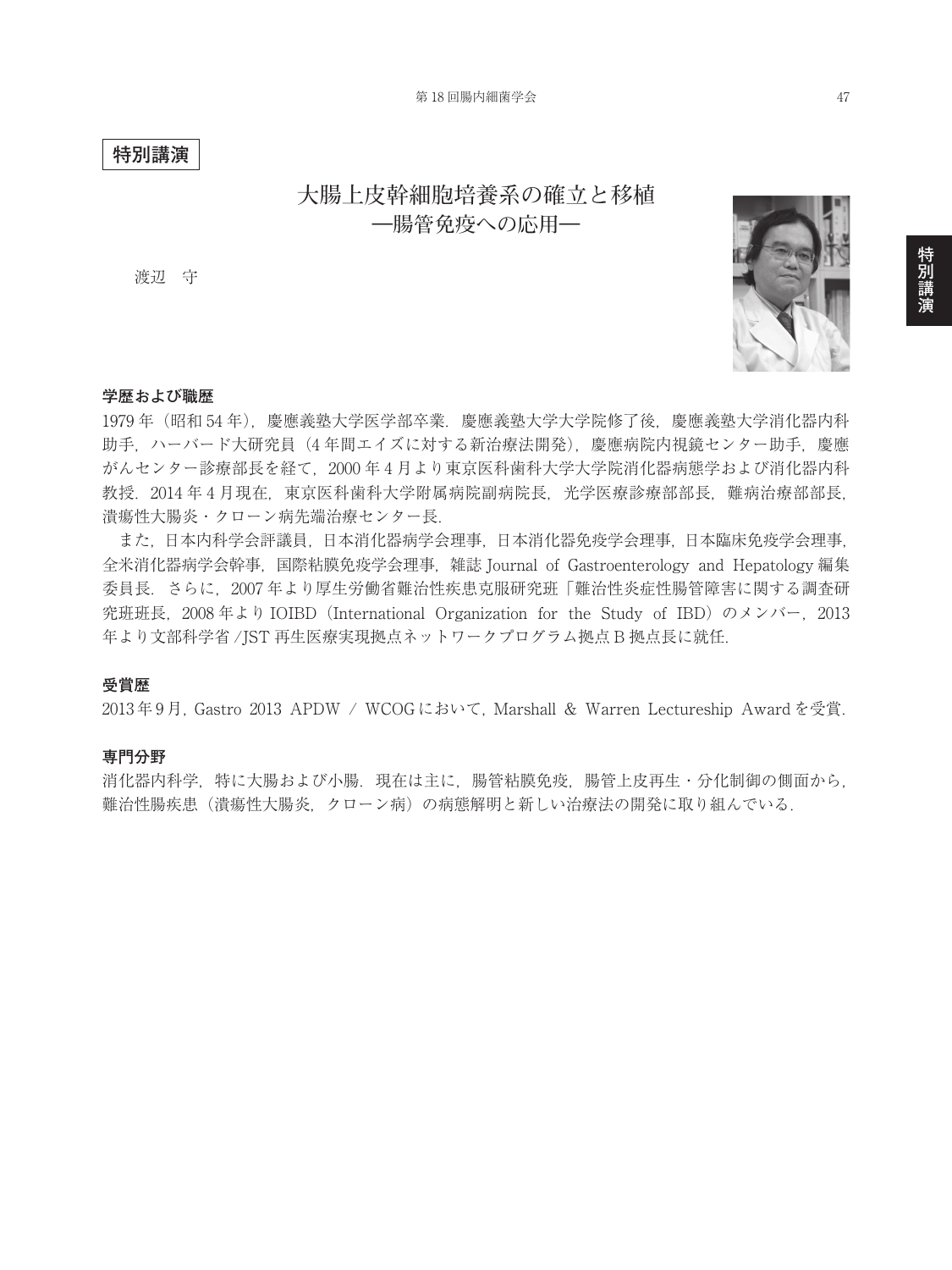## **大腸上皮幹細胞培養系の確立と移植 ―腸管免疫への応用―**

#### 渡辺 守

#### 東京医科歯科大学大学院医歯学総合研究科消化器病態学 教授

幹細胞研究が進む中,消化管組織でも新しい再生医療に期待が集まっている.しかし「体外で増やし た正常な消化管上皮を用いて消化管を修復する技術」の前例は皆無だった. 我々は正常なマウス大腸上 皮幹細胞を体外で増やし、長期維持できる技術を開発した. 次に、蛍光蛋白で識別可能なマウスの培養 大腸上皮幹細胞を本法で増やし,傷害を誘導した別のマウス大腸に移植することで,培養幹細胞の大腸 上皮再生能を調べた.多くの条件検討の結果,培養細胞が被移植マウス大腸の傷害部を修復できること, しかも数週後には周囲と変わらない正常大腸上皮を構築可能なことを示した. さらにたった1個の大腸 上皮幹細胞から大量に増やした上皮細胞群によっても正常上皮の再生が可能であることを世界で初めて 報告することができた.この成果は,難治性炎症性腸疾患などのヒト疾患に対し,大腸健常部から採取 した微小組織を体外で増やして広範囲の傷害部を治療する新しい再生医療技術の基礎になるものと期待 されている.この技術は,既に Nature 誌の「Research Highlight」および「NEWS & VIEW」欄に 2 回取り上げられ,注目されている.我々は既に同様の技術を用いて,ヒトの大腸組織から上皮細胞を大 量に増やす技術も確立している.これらの研究成果をさらに発展させることにより,iPS 細胞や ES 細 胞による再生医療とは異なる視点に立ち,本来の組織に固有の幹細胞を増やし移植に利用する再生医療 Adult Tissue Stem Cell Therapy に道が開けることが期待されている.更に,本技術は腸内細菌および 免疫細胞と大腸上皮細胞の interaction などの基礎研究に応用できる可能性をもち、特に腸管免疫機構解 明への応用が期待される.